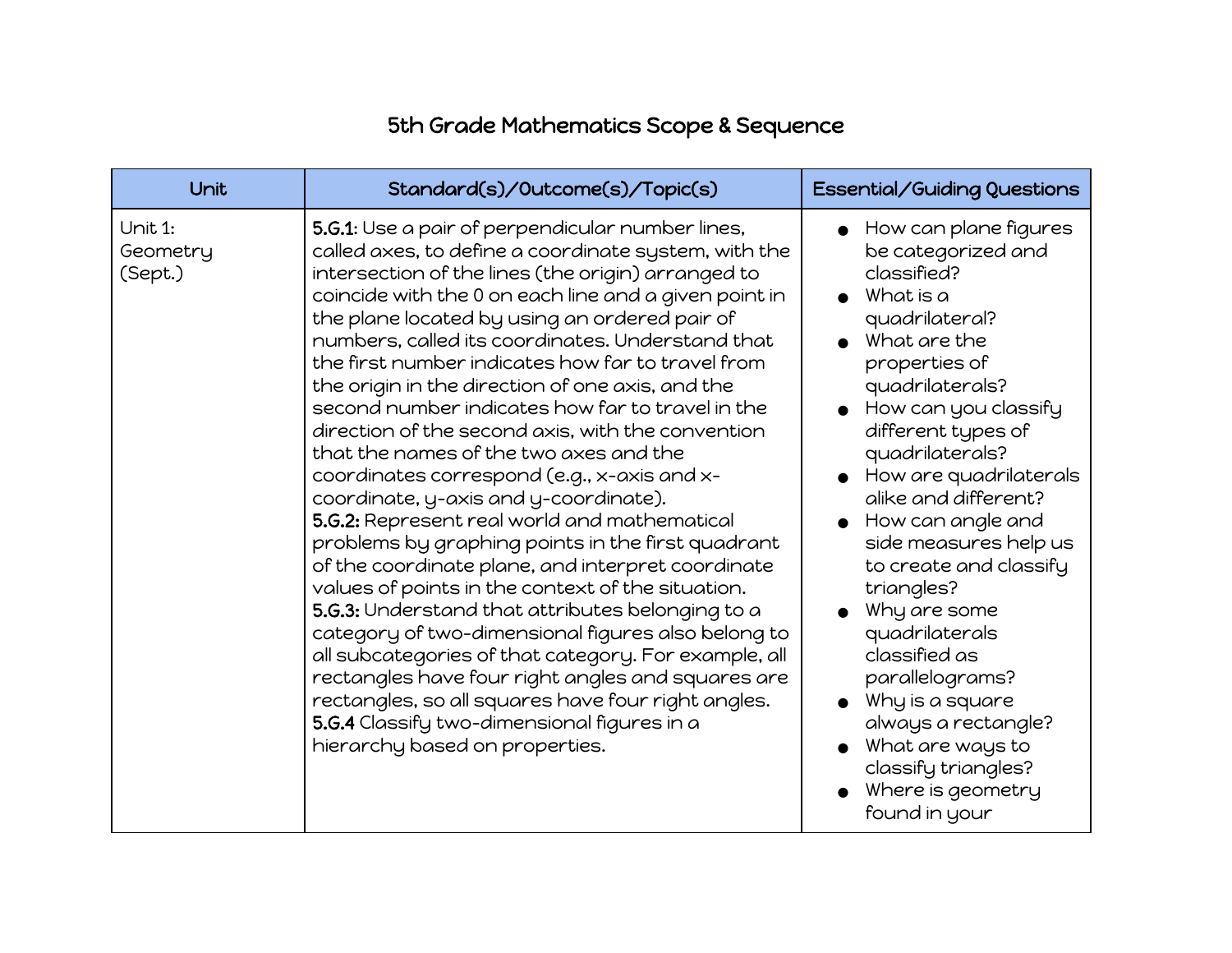| Unit                                                                                                                    | Standard(s)/Outcome(s)/Topic(s)                                                                                                                                                                                                                                                                                                                                                                                                                                                                                                                                                                                                                                                                                                                                                                                                                                                                                                                                                                                                                                                                                                                  | everyday world?<br>How does the<br>coordinate system<br>work?<br>How do coordinate<br>grids help you<br>organize information?<br>Essential/Guiding Questions                                                                                                                                                                                                                                    |
|-------------------------------------------------------------------------------------------------------------------------|--------------------------------------------------------------------------------------------------------------------------------------------------------------------------------------------------------------------------------------------------------------------------------------------------------------------------------------------------------------------------------------------------------------------------------------------------------------------------------------------------------------------------------------------------------------------------------------------------------------------------------------------------------------------------------------------------------------------------------------------------------------------------------------------------------------------------------------------------------------------------------------------------------------------------------------------------------------------------------------------------------------------------------------------------------------------------------------------------------------------------------------------------|-------------------------------------------------------------------------------------------------------------------------------------------------------------------------------------------------------------------------------------------------------------------------------------------------------------------------------------------------------------------------------------------------|
| Unit 2:<br>Place Value,<br>Addition and<br>Subtraction of<br>Decimals and<br>Measurement<br>Conversions<br>(Sept./Oct.) | 5.MD.1: Convert among different-sized standard<br>measurement units within a given measurement<br>system (e.g., convert 5 cm to 0.05 m), and use<br>these conversions in solving multi-step, real world<br>problems.<br>5.NBT.1: Recognize that in a multi-digit number,<br>a digit in one place represents 10 times as much as<br>it represents in the place to its right and 1/10 of<br>what it represents in the place to its left.<br>5.NBT.2: Explain patterns in the number of zeros of<br>the product when multiplying a number by powers<br>of 10, and explain patterns in the placement of the<br>decimal point when a decimal is multiplied or divided<br>by a power of 10. Use whole-number exponents to<br>denote powers of 10.<br>5.NBT.3: Read, write, and compare decimals to<br>thousandths. Read and write decimals to<br>thousandths using base-ten numerals, number<br>names, and expanded form, e.g., $347.392 = 3 \times 100 + 4$<br>$x 10 + 7 \times 1 + 3 \times (1/10) + 9 \times (1/100) + 2 \times (1/1000).$<br>Compare two decimals to thousandths based on<br>meanings of the digits in each place, using >, =, and | How do the digits in<br>each place value<br>column relate to the<br>digits in the column to<br>the right and to the<br>left?<br>How can<br>understanding place<br>value help to convert<br>in the metric system?<br>What strategies can<br>we use to compare<br>decimals?<br>How is adding and<br>subtracting with<br>decimals the same as<br>computing with whole<br>numbers and<br>fractions? |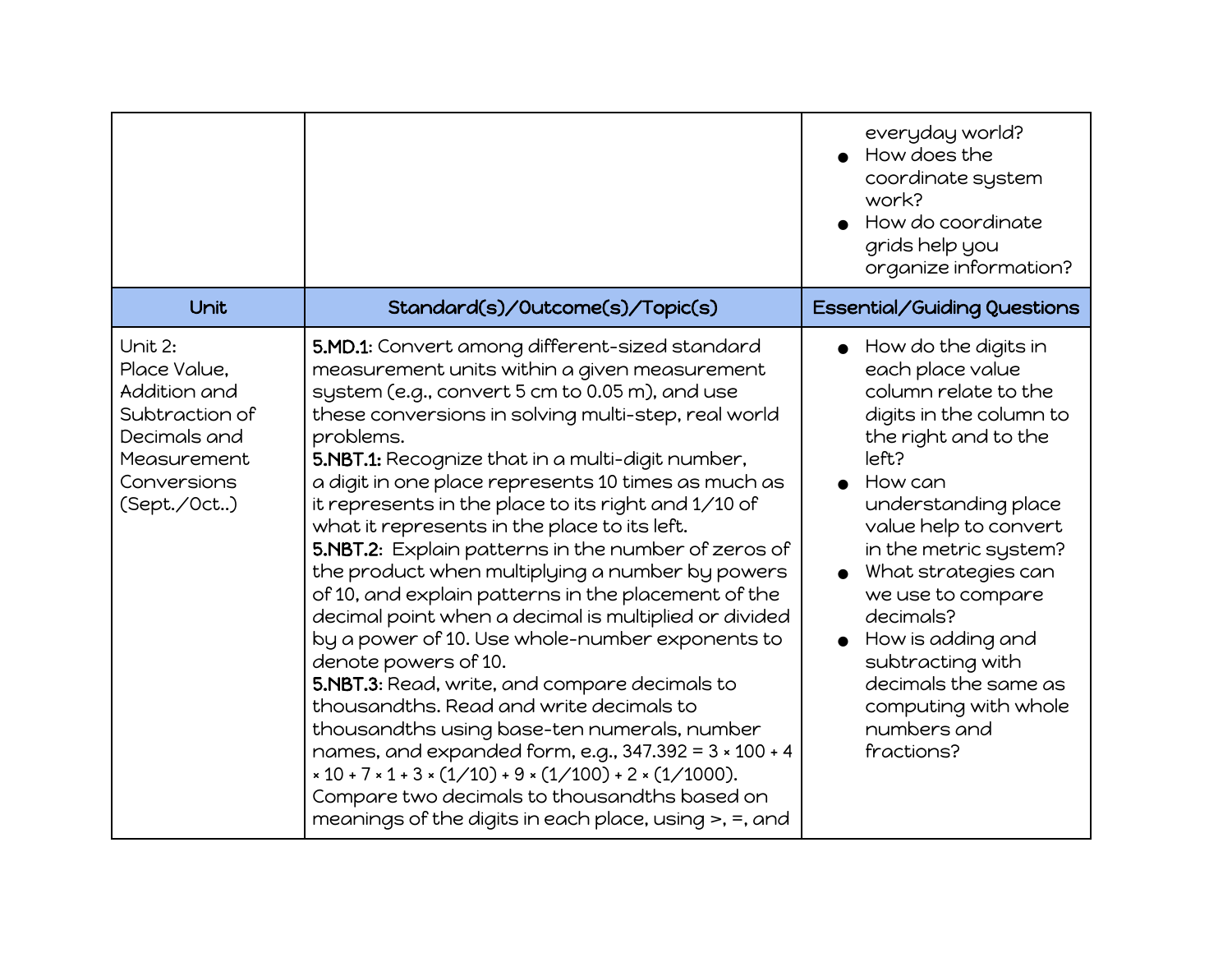|                                                                | < symbols to record the results of comparisons.<br>5.NBT.4: Use place value understanding to round<br>decimals to any place.<br>5.NBT.7: Add and subtract decimals to hundredths,<br>using concrete models or drawings and strategies<br>based on place value, properties of operations,<br>and/or the relationship between addition and<br>subtraction; relate the strategy to a written<br>method and explain the reasoning used.<br>5.0A.1: Use parentheses, brackets, or braces in<br>numerical expressions, and evaluate expressions<br>with these symbols.<br>*The expressions will include the use of<br>parentheses and brackets, but will not contain<br>braces at grade 5. Expressions have depth no<br>greater than two, e.g., $3*[5+(8:2)]$ is acceptable<br>but $3*[5+(8 \div 4-2)]$ is not. |                                                                                                                                                                                                                                                          |
|----------------------------------------------------------------|-----------------------------------------------------------------------------------------------------------------------------------------------------------------------------------------------------------------------------------------------------------------------------------------------------------------------------------------------------------------------------------------------------------------------------------------------------------------------------------------------------------------------------------------------------------------------------------------------------------------------------------------------------------------------------------------------------------------------------------------------------------------------------------------------------------|----------------------------------------------------------------------------------------------------------------------------------------------------------------------------------------------------------------------------------------------------------|
| Unit                                                           | Standard(s)/Outcome(s)/Topic(s)                                                                                                                                                                                                                                                                                                                                                                                                                                                                                                                                                                                                                                                                                                                                                                           | Essential/Guiding Questions                                                                                                                                                                                                                              |
| Unit 3:<br>Whole Number<br>Multiplication and<br>Volume (Nov.) | 5.MD.3: Recognize volume as an attribute of solid<br>figures and understand concepts of volume<br>measurement. A cube with side length 1 unit, called<br>a "unit cube," is said to have "one cubic unit" of<br>volume, and can be used to measure volume.<br>A solid figure which can be packed without gaps or<br>overlaps using n unit cubes is said to have a<br>volume of n cubic units.<br>5.MD.4 Measure volumes by counting unit cubes,<br>using cubic cm, cubic in, cubic ft, and improvised<br>units.<br>5.MD.5: Relate volume to the operations of                                                                                                                                                                                                                                              | How can volume be<br>counted?<br>What is volume?<br>What is the most<br>efficient method for<br>calculating multi-digit<br>whole numbers?<br>$\bullet$ How can we multiply<br>large numbers?<br>What are effective<br>methods for finding<br>volume of a |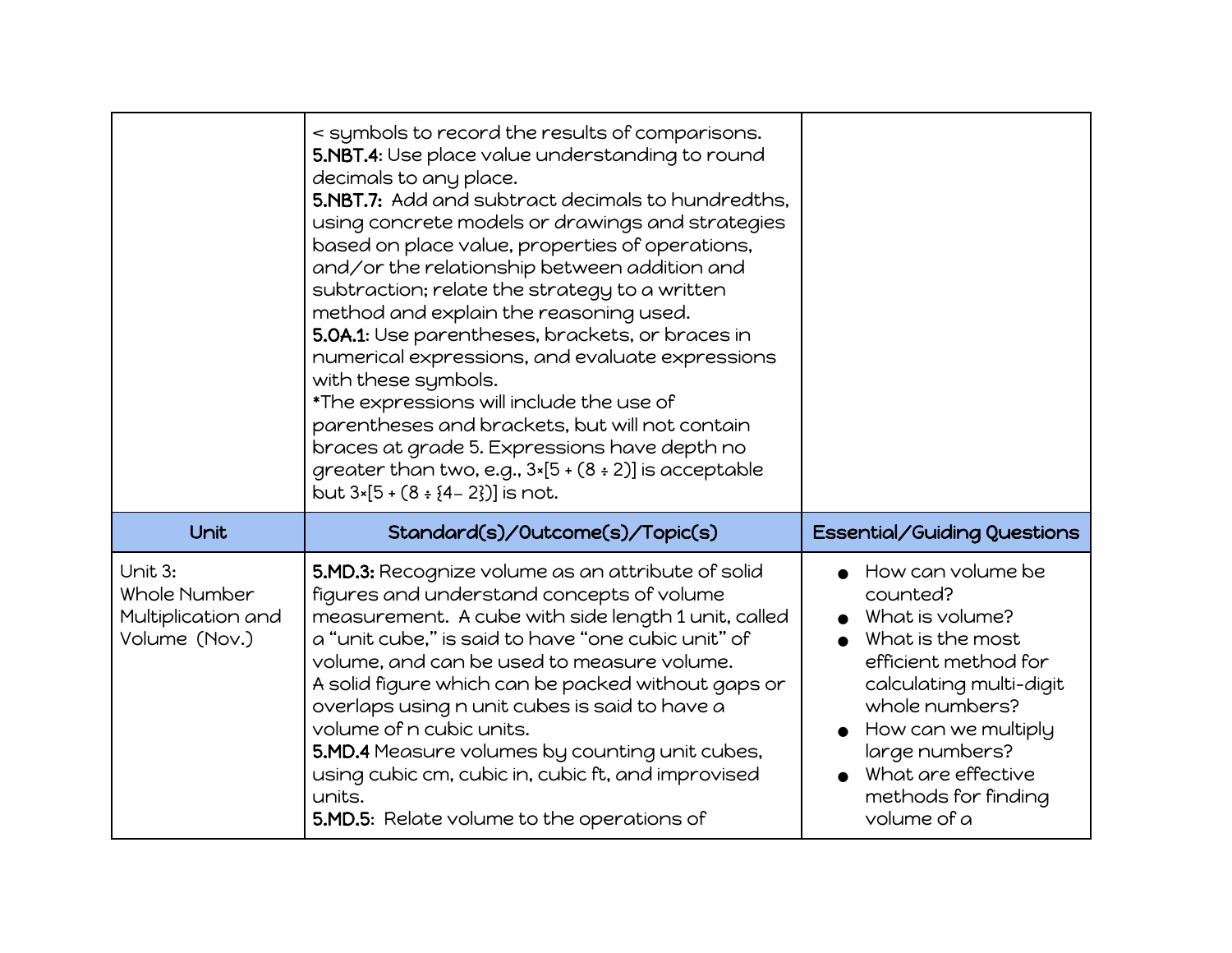|                                             | multiplication and addition and solve real world and<br>mathematical problems involving volume.<br>Find the volume of a right rectangular prism<br>with whole-number side lengths by packing it<br>with unit cubes, and show that the volume is<br>the same as would be found by multiplying<br>the edge lengths, equivalently by multiplying<br>the height by the area of the base.<br>Represent threefold whole-number products<br>as volumes, e.g., to represent the associative<br>property of multiplication.<br>• Apply the formulas $V = I \times W \times h$ and $V = b \times h$<br>for rectangular prisms to find volumes of<br>right rectangular prisms with whole-number<br>edge lengths in the context of solving real<br>world and mathematical problems.<br>Recognize volume as additive. Find volumes<br>of solid figures composed of two non-<br>overlapping right rectangular prisms by<br>adding the volumes of the non-overlapping<br>parts, applying this technique to solve real<br>world problems.<br>5.NBT.5: Fluently multiply multi-digit whole numbers<br>using the standard algorithm. (2-digit by 3-digit) | rectangular prism?<br>Does volume change<br>when we change the<br>measurement<br>materials used?<br>How are volume and<br>area related? |
|---------------------------------------------|-----------------------------------------------------------------------------------------------------------------------------------------------------------------------------------------------------------------------------------------------------------------------------------------------------------------------------------------------------------------------------------------------------------------------------------------------------------------------------------------------------------------------------------------------------------------------------------------------------------------------------------------------------------------------------------------------------------------------------------------------------------------------------------------------------------------------------------------------------------------------------------------------------------------------------------------------------------------------------------------------------------------------------------------------------------------------------------------------------------------------------------------|-----------------------------------------------------------------------------------------------------------------------------------------|
| Unit                                        | Standard(s)/Outcome(s)/Topic(s)                                                                                                                                                                                                                                                                                                                                                                                                                                                                                                                                                                                                                                                                                                                                                                                                                                                                                                                                                                                                                                                                                                         | Essential/Guiding Questions                                                                                                             |
| Unit 4:<br>Division of Whole<br>Numbers and | 5.MD.1: Convert among different-sized standard<br>measurement units within a given measurement<br>system (e.g., convert 5 cm to 0.05 m), and use                                                                                                                                                                                                                                                                                                                                                                                                                                                                                                                                                                                                                                                                                                                                                                                                                                                                                                                                                                                        | How can estimating<br>help us when solving<br>division problems?                                                                        |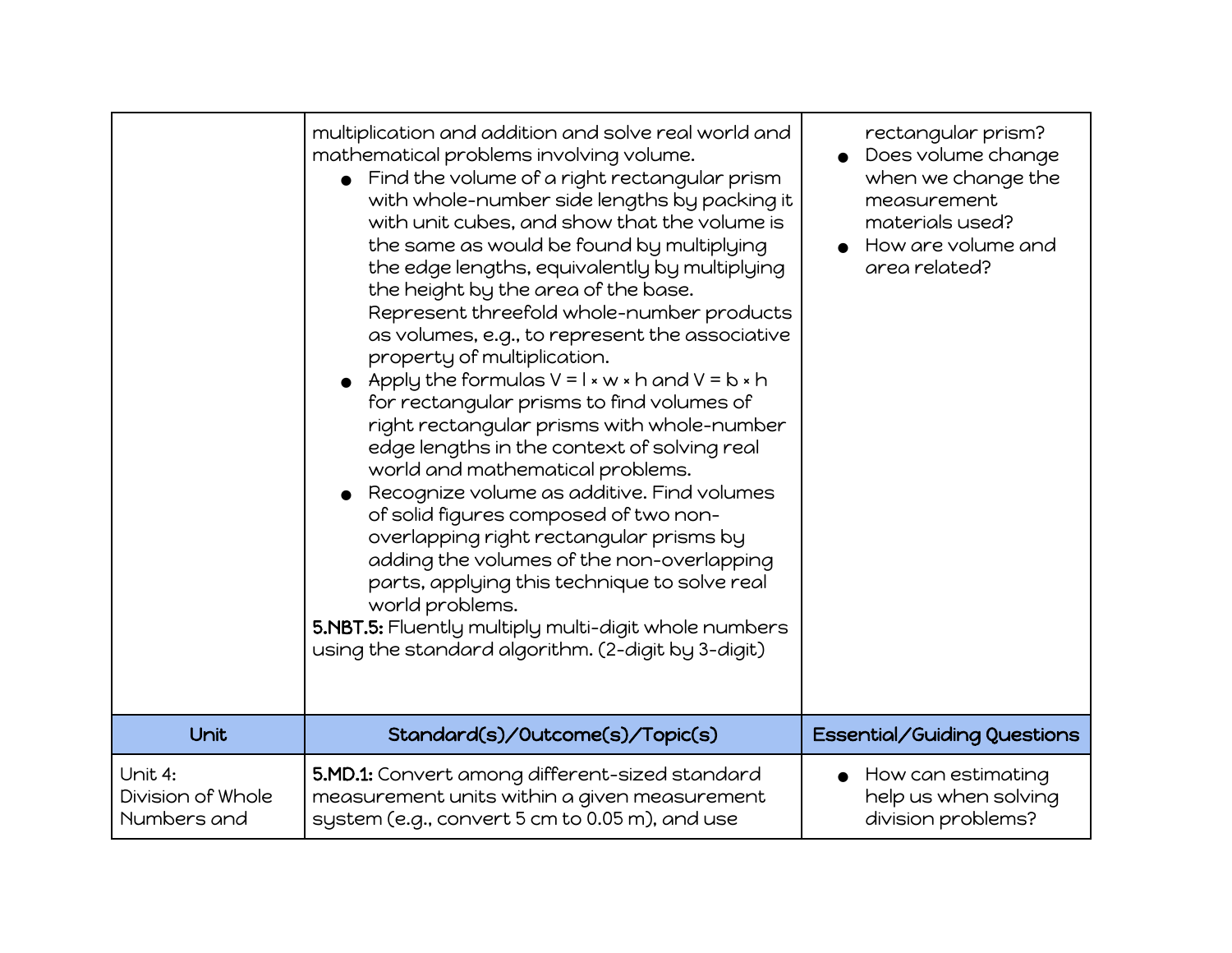| Measurement<br>(Dec./Jan.)                                    | these conversions in solving multi-step, real world<br>problems.<br>5.NBT.6: Find whole-number quotients of whole<br>numbers with up to four-digit dividends and two-<br>digit divisors, using strategies based on place<br>value, the properties of operations, and/or the<br>relationship between multiplication and division.<br>Illustrate and explain the calculation by using<br>equations, rectangular arrays, and/or area<br>models.                                                                                                                                                                                                                       | What strategies can<br>we use to efficiently<br>solve division<br>problems?<br>How can I effectively<br>explain my<br>mathematical thinking<br>and reasoning to<br>others?<br>How can I effectively<br>critique the reasoning<br>of others?<br>How can identifying<br>patterns help<br>determine multiple<br>solutions? |
|---------------------------------------------------------------|--------------------------------------------------------------------------------------------------------------------------------------------------------------------------------------------------------------------------------------------------------------------------------------------------------------------------------------------------------------------------------------------------------------------------------------------------------------------------------------------------------------------------------------------------------------------------------------------------------------------------------------------------------------------|-------------------------------------------------------------------------------------------------------------------------------------------------------------------------------------------------------------------------------------------------------------------------------------------------------------------------|
| Unit                                                          | Standard(s)/Outcome(s)/Topic(s)                                                                                                                                                                                                                                                                                                                                                                                                                                                                                                                                                                                                                                    | Essential/Guiding Questions                                                                                                                                                                                                                                                                                             |
| Unit 5:<br>Addition and<br>Subtraction of<br>Fractions (Jan.) | 5. NF.1: Add and subtract fractions with unlike<br>denominators (including mixed numbers) by<br>replacing given fractions with equivalent fractions<br>in such a way as to produce an equivalent sum or<br>difference of fractions with like denominators. For<br>example, 2/3+ 5/4= 8/12+ 15/12= 23/12. (In general,<br>$a/b+c/d = ad+bc/bd$ .)<br>5.NF.2: Solve word problems involving addition and<br>subtraction of fractions referring to the same<br>whole, including cases of unlike denominators, e.g.,<br>by using visual fraction models or equations to<br>represent the problem. Use benchmark fractions<br>and number sense of fractions to estimate | How can models be<br>used to compute<br>fractions with like and<br>unlike denominators?<br>Why do we need<br>common<br>denominators to add<br>or subtract fractions?<br>$\bullet$ How do I explain how<br>changing the size of<br>the whole affects the<br>size or amount of a<br>fraction?                             |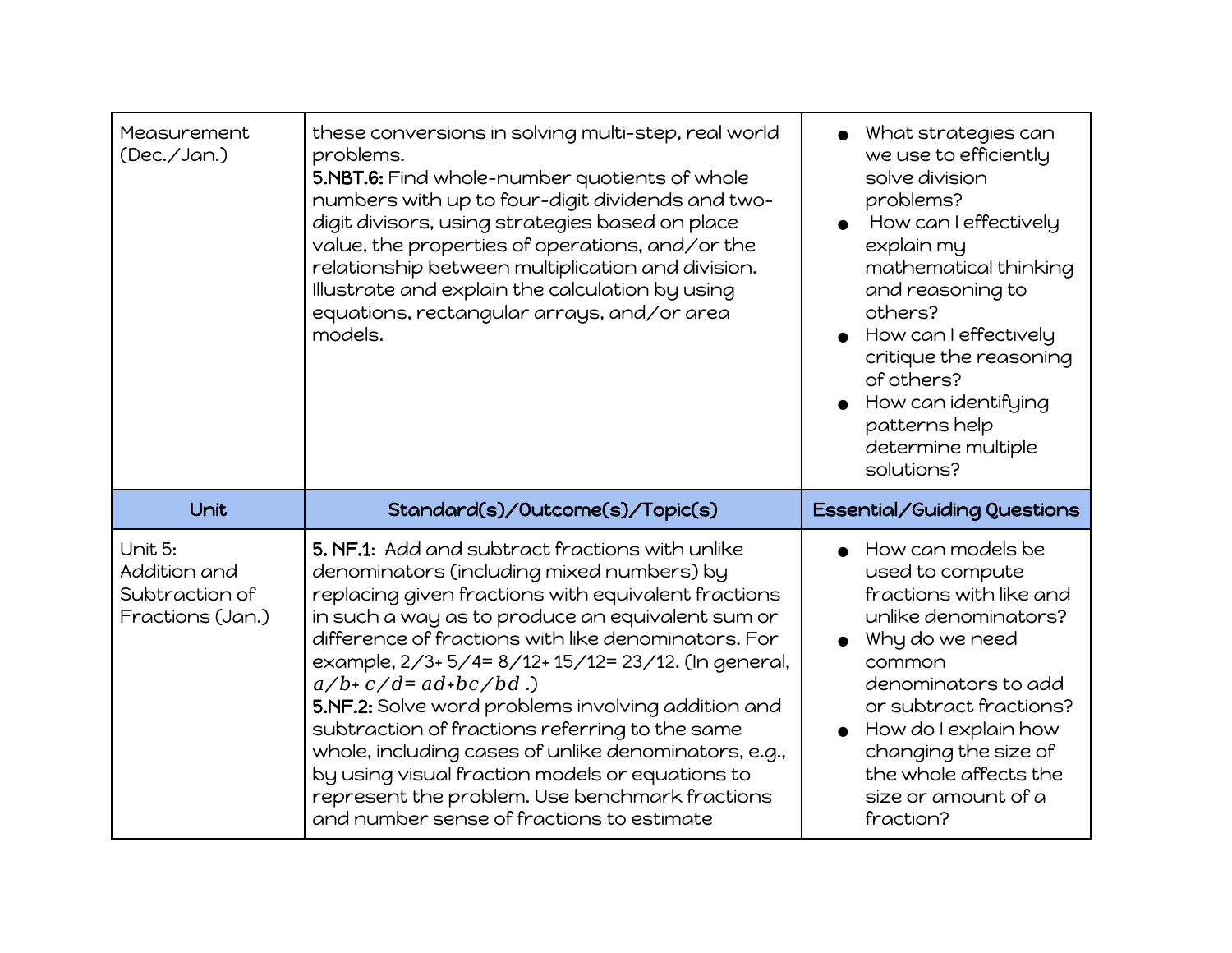|                                                                 | mentally and assess the reasonableness of<br>answers. For example, recognize an incorrect<br>result $2/5$ +1/2 = 3/7, by observing that $3/7$ < 1/2.<br>5.MD .2: Make a line plot to display a data set of<br>measurements in fractions of a unit $(1/2, 1/4, 1/8)$ .<br>Use operations on fractions for this grade to solve<br>problems involving information presented in line<br>plots. For example, given different measurements<br>of liquid in identical beakers, find the amount of<br>liquid each beaker would contain if the total<br>amount in all the beakers were redistributed<br>equally.                                                                                                                                                                                                                  | When is estimation of<br>fractions useful?<br>How do operations<br>with fractions<br>compare/relate to<br>operations with whole<br>numbers and<br>decimals?                                                                                                                                                                                          |
|-----------------------------------------------------------------|--------------------------------------------------------------------------------------------------------------------------------------------------------------------------------------------------------------------------------------------------------------------------------------------------------------------------------------------------------------------------------------------------------------------------------------------------------------------------------------------------------------------------------------------------------------------------------------------------------------------------------------------------------------------------------------------------------------------------------------------------------------------------------------------------------------------------|------------------------------------------------------------------------------------------------------------------------------------------------------------------------------------------------------------------------------------------------------------------------------------------------------------------------------------------------------|
| Unit                                                            | Standard(s)/Outcome(s)/Topic(s)                                                                                                                                                                                                                                                                                                                                                                                                                                                                                                                                                                                                                                                                                                                                                                                          | Essential/Guiding Questions                                                                                                                                                                                                                                                                                                                          |
| Unit 6:<br>Multiplying and<br>Dividing Fractions<br>(Feb./Mar.) | 5.NF.3: Interpret a fraction as division of the<br>numerator by the denominator<br>$(a/b = a + b)$ . Solve word problems involving<br>division of whole numbers leading to answers in<br>the form of fractions or mixed numbers, e.g., by<br>using visual fraction models or equations to<br>represent the problem.<br>5.NF.4: Apply and extend previous understandings<br>of multiplication to multiply a fraction or whole<br>number by a fraction.<br>5.NF.4a: Interpret the product $(a/b)$ × q as a parts<br>of a partition of q into b equal parts; equivalently,<br>as the result of a sequence of operations $a \times q \div b$ .<br>For example, use a visual fraction model to show<br>$(2/3)$ × 4 = 8/3, and create a story context for this<br>equation. Do the same with $(2/3) \times (4/5) = 8/15$ . (In | When is estimation of<br>fractions useful?<br>How is multiplying or<br>dividing whole<br>numbers similar to<br>multiplying or dividing<br>fractions?<br>How can multiplying<br>fractions be modeled<br>using area, a number<br>line, or measurement<br>models?<br>How can dividing<br>fractions be modeled<br>using area, sets, or a<br>number line? |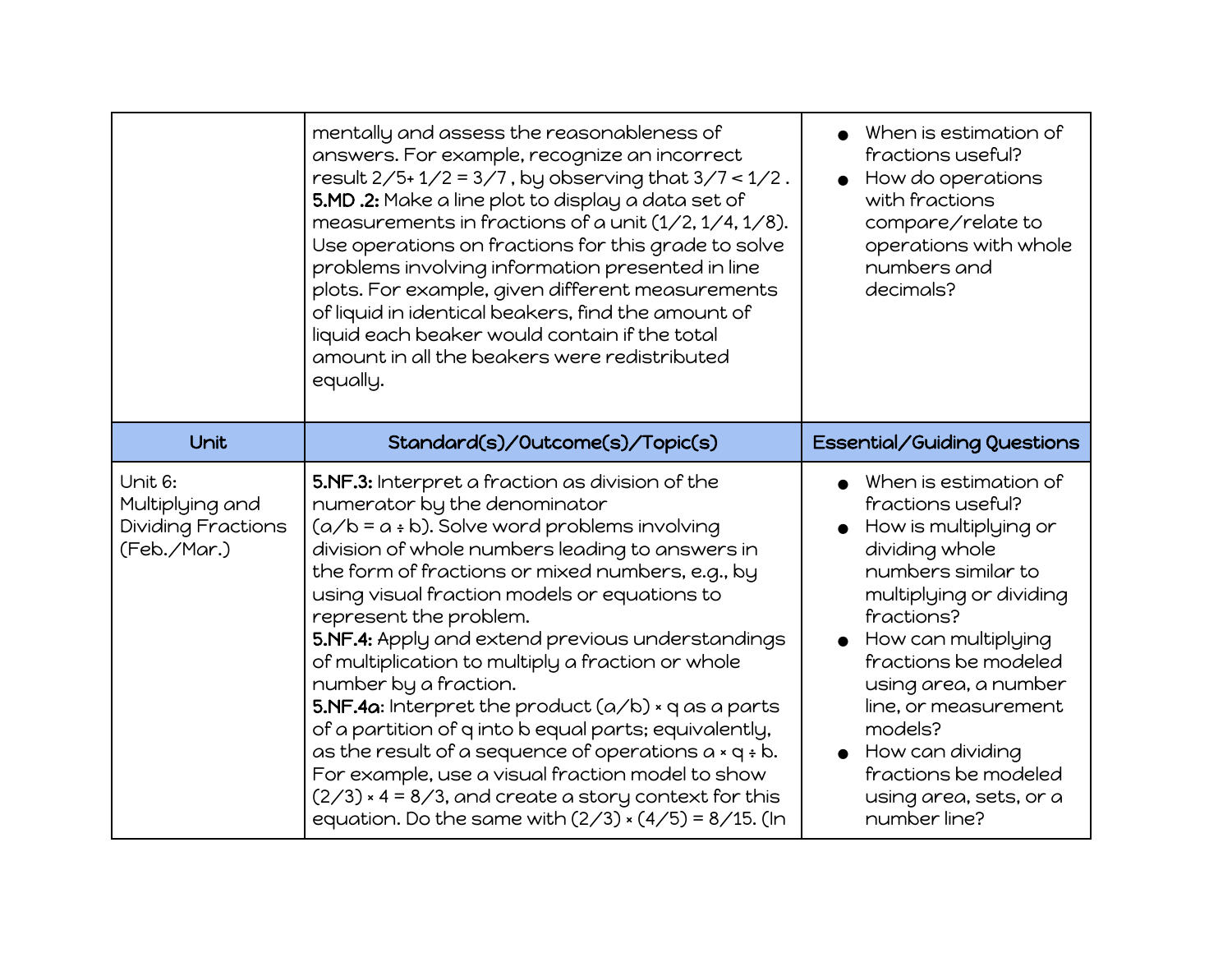| general, $(a/b) \times (c/d) = ac/bd$ .)<br>5.NF.4b:. Find the area of a rectangle with<br>fractional side lengths by tiling it with unit squares<br>of the appropriate unit fraction side lengths, and<br>show that the area is the same as would be found<br>by multiplying the side lengths. Multiply fractional<br>side lengths to find areas of rectangles, and<br>represent fraction products as rectangular areas.<br>5.NF.5: Interpret multiplication as scaling (resizing),<br>by:<br>a. Comparing the size of a product to the size<br>of one factor on the basis of the size of the<br>other factor, without performing the<br>indicated multiplication.<br>b. Explaining why multiplying a given number<br>by a fraction greater than 1 results in a<br>product greater than the given number<br>(recognizing multiplication by whole numbers<br>greater than 1 as a familiar case); explaining<br>why multiplying a given number by a fraction<br>less than 1 results in a product smaller than<br>the given number; and relating the principle<br>of fraction equivalence $a/b = (n \times a) / (n \times b)$<br>to the effect of multiplying a/b by 1.<br>5.NF.6: Solve real world problems involving<br>multiplication of fractions and mixed numbers, e.g.,<br>by using visual fraction models or equations to<br>represent the problem.<br>5.NF.7: Apply and extend previous understandings |  |
|---------------------------------------------------------------------------------------------------------------------------------------------------------------------------------------------------------------------------------------------------------------------------------------------------------------------------------------------------------------------------------------------------------------------------------------------------------------------------------------------------------------------------------------------------------------------------------------------------------------------------------------------------------------------------------------------------------------------------------------------------------------------------------------------------------------------------------------------------------------------------------------------------------------------------------------------------------------------------------------------------------------------------------------------------------------------------------------------------------------------------------------------------------------------------------------------------------------------------------------------------------------------------------------------------------------------------------------------------------------------------------------------------------------|--|
| of division to divide unit fractions by whole<br>numbers and whole numbers by unit fractions                                                                                                                                                                                                                                                                                                                                                                                                                                                                                                                                                                                                                                                                                                                                                                                                                                                                                                                                                                                                                                                                                                                                                                                                                                                                                                                  |  |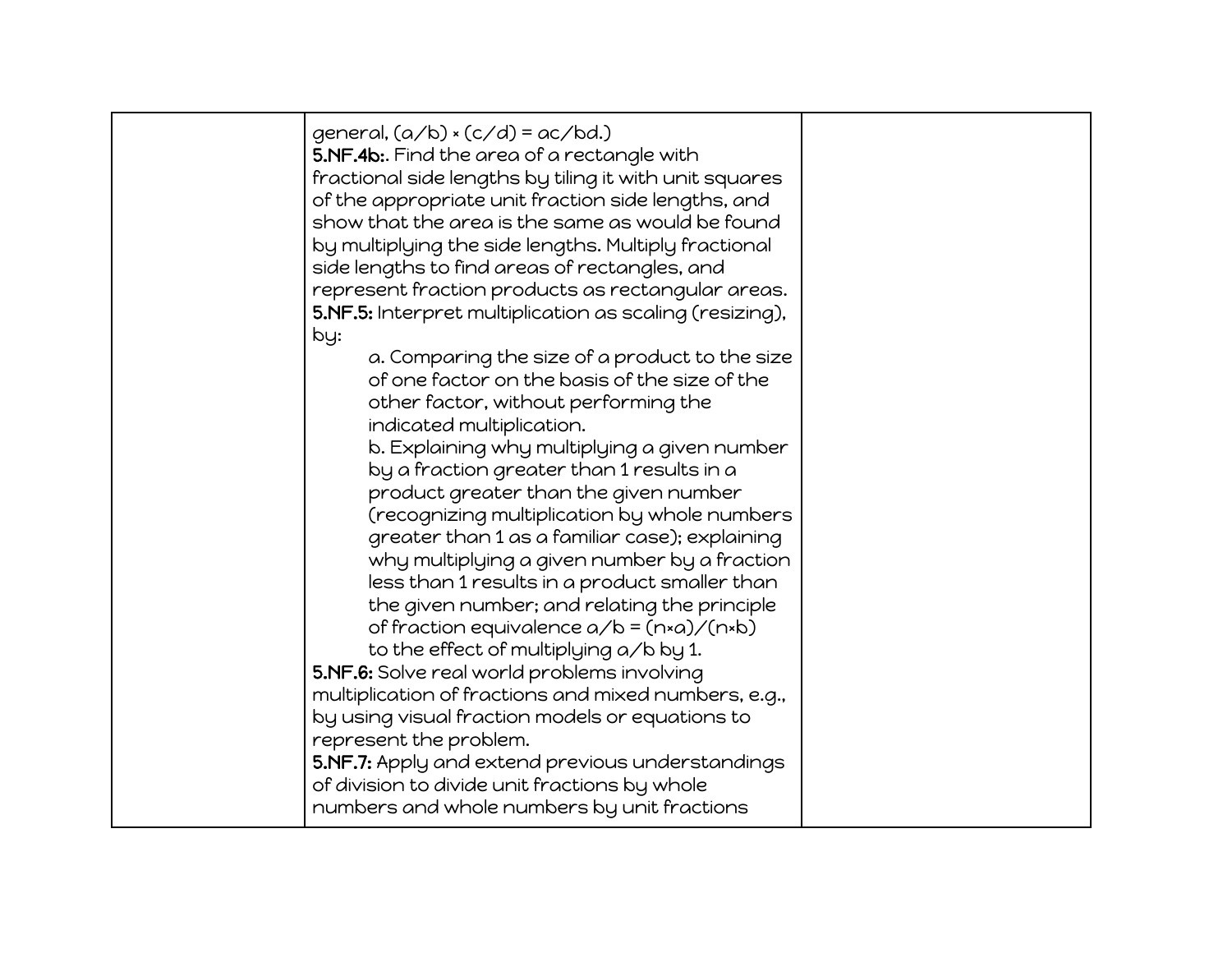| 5.NF.7.a: Interpret division of a unit fraction by a<br>non-zero whole number, and compute such<br>quotients. For example, create a story context for<br>$(1/3)$ ÷ 4, and use a visual fraction model to show<br>the quotient. Use the relationship between<br>multiplication and division to explain that $(1/3) \div 4 =$<br>$1/12$ because $(1/12) \times 4 = 1/3$ .<br>5.NF.7.b: Interpret division of a whole number by a<br>unit fraction, and compute such quotients. For<br>example, create a story context for $4 \div (1/5)$ , and<br>use a visual fraction model to show the quotient.<br>Use the relationship between multiplication and<br>division to explain that $4 \div (1/5) = 20$ because 20 $\times$<br>$(1/5) = 4.$<br>5.NF.7.c: Solve real world problems involving division<br>of unit fractions by non-zero whole numbers and<br>division of whole numbers by unit fractions, e.g., by<br>using visual fraction models and equations to<br>represent the problem. For example, how much<br>chocolate will each person get if 3 people share 1/2<br>Ib of chocolate equally? How many 1/3-cup<br>servings are in 2 cups of raisins?<br>5.MD .2: Make a line plot to display a data set of<br>measurements in fractions of a unit $(1/2, 1/4, 1/8)$ .<br>Use operations on fractions for this grade to solve<br>problems involving information presented in line<br>plots. For example, given different measurements<br>of liquid in identical beakers, find the amount of<br>liquid each beaker would contain if the total |  |
|---------------------------------------------------------------------------------------------------------------------------------------------------------------------------------------------------------------------------------------------------------------------------------------------------------------------------------------------------------------------------------------------------------------------------------------------------------------------------------------------------------------------------------------------------------------------------------------------------------------------------------------------------------------------------------------------------------------------------------------------------------------------------------------------------------------------------------------------------------------------------------------------------------------------------------------------------------------------------------------------------------------------------------------------------------------------------------------------------------------------------------------------------------------------------------------------------------------------------------------------------------------------------------------------------------------------------------------------------------------------------------------------------------------------------------------------------------------------------------------------------------------------------------------------------|--|
| amount in all the beakers were redistributed<br>equally.                                                                                                                                                                                                                                                                                                                                                                                                                                                                                                                                                                                                                                                                                                                                                                                                                                                                                                                                                                                                                                                                                                                                                                                                                                                                                                                                                                                                                                                                                          |  |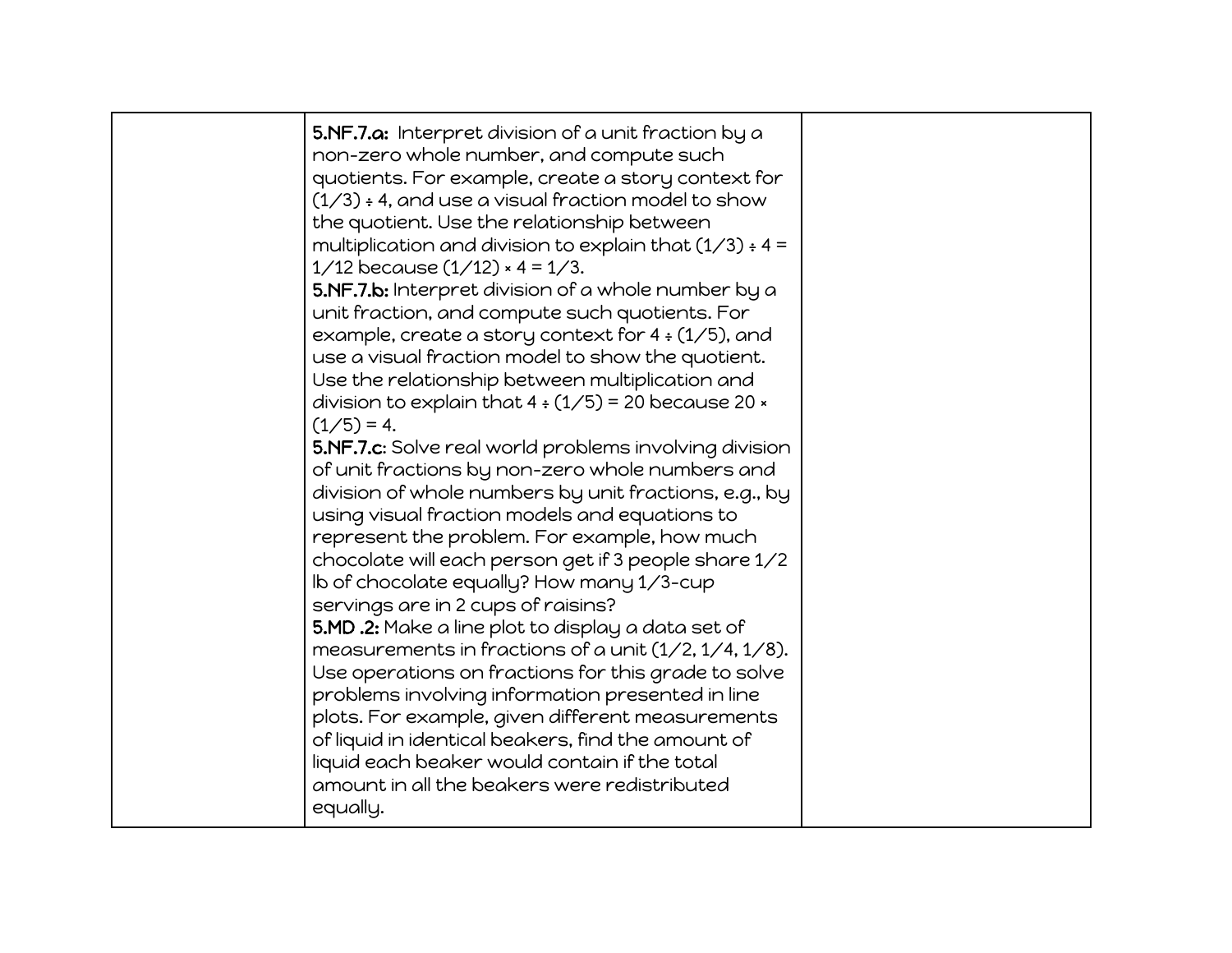| Unit                                                                                          | Standard(s)/Outcome(s)/Topic(s)                                                                                                                                                                                                                                                                                                                                                                                                                                                                                                                                                                                                          | Essential/Guiding Questions                                                                                                                                                                                                                                                                                                 |
|-----------------------------------------------------------------------------------------------|------------------------------------------------------------------------------------------------------------------------------------------------------------------------------------------------------------------------------------------------------------------------------------------------------------------------------------------------------------------------------------------------------------------------------------------------------------------------------------------------------------------------------------------------------------------------------------------------------------------------------------------|-----------------------------------------------------------------------------------------------------------------------------------------------------------------------------------------------------------------------------------------------------------------------------------------------------------------------------|
| Unit 7:<br>Multiplication and<br>Division of<br>Decimals/<br>Rounding Decimals<br>(Mar./Apr.) | 5.NBT.7: Multiply, and divide decimals to<br>hundredths, using concrete models or drawings<br>and strategies based on place value, properties of<br>operations; relate the strategy to a written<br>method and explain the reasoning used.                                                                                                                                                                                                                                                                                                                                                                                               | How do the digits in<br>$\bullet$<br>each place value<br>column relate to the<br>digits in the column to<br>the right and to the<br>left?<br>What strategies can<br>we use to compare<br>decimals?<br>How is multiplying, and<br>dividing with decimals<br>the same as<br>computing with whole<br>numbers and<br>fractions? |
| Unit                                                                                          | Standard(s)/Outcome(s)/Topic(s)                                                                                                                                                                                                                                                                                                                                                                                                                                                                                                                                                                                                          | Essential/Guiding Questions                                                                                                                                                                                                                                                                                                 |
| Unit 8:<br>Algebraic Thinking<br>and Coordinate<br>Planes (Apr./May)                          | 5.0A.2: Write simple expressions that record<br>calculations with numbers, and interpret numerical<br>expressions without evaluating them. For example,<br>express the calculation "add 8 and 7, then multiply<br>by 2" as 2 × (8 + 7). Recognize that 3 × (18932 + 921) is<br>three times as large as 18932 + 921, without having<br>to calculate the indicated sum or product.<br>5.0A.3: Generate two numerical patterns using two<br>given rules. Identify apparent relationships<br>between corresponding terms. Form ordered pairs<br>consisting of corresponding terms from the two<br>patterns, and graph the ordered pairs on a | What relationships can<br>$\bullet$<br>be determined by<br>analyzing two sets of<br>given rules?<br>How might a<br>coordinate grid help<br>me understand a<br>relationship between<br>two numbers?<br>How can we represent<br>numerical patterns on<br>a coordinate grid?                                                   |